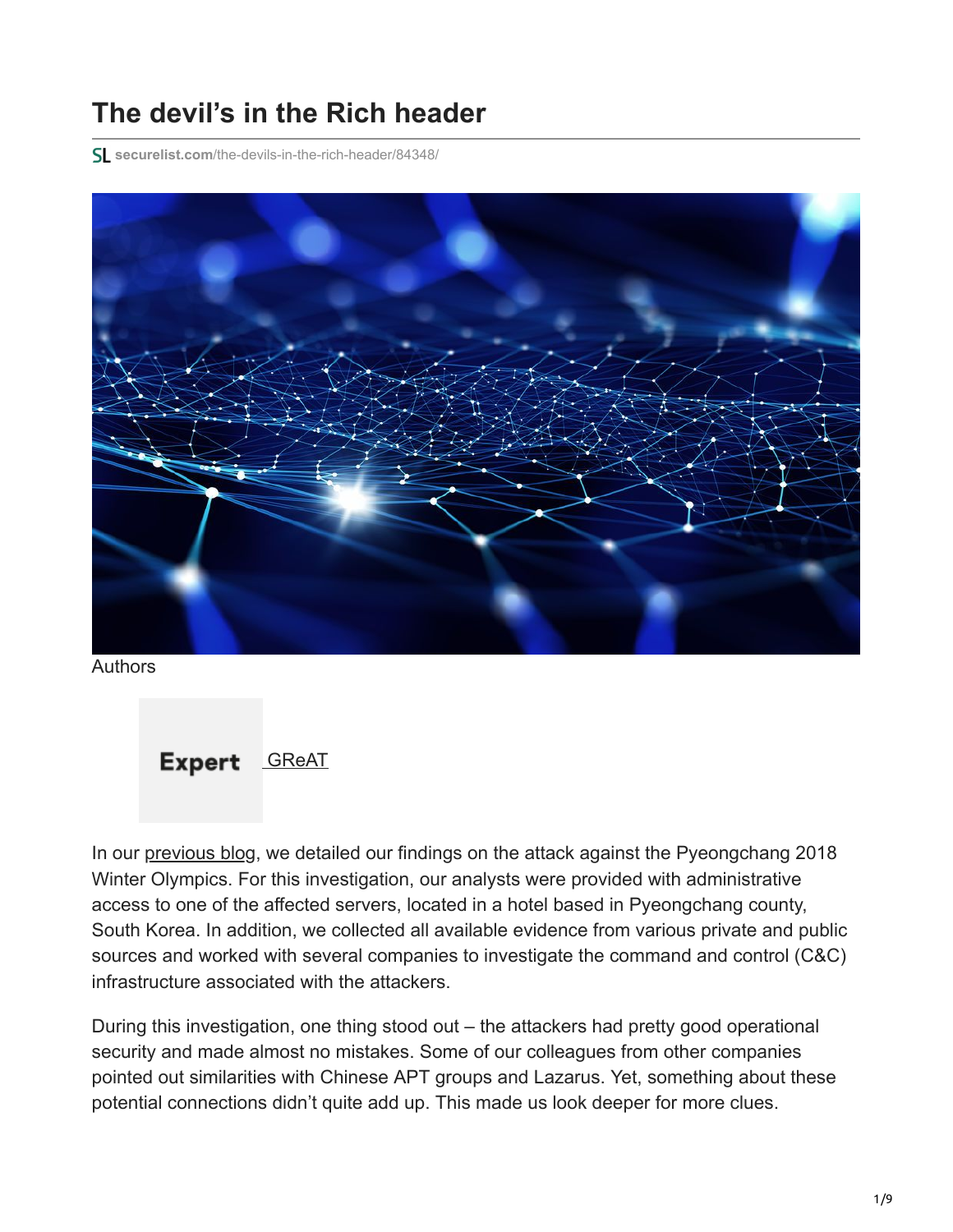The attackers behind OlympicDestroyer employed several tricks to make it look similar to the malicious samples attributed to the Lazarus group. The main module of OlympicDestroyer carries five additional binaries in its resources, named 101 to 105 respectively. It is already known that resources 102 and 103, with the internal names 'kiwi86.dll' and 'kiwi64.dll' share considerable amounts of code with other known malware families only because they are built on top of the Mimikatz open-source tool. Resource 105, however is much more interesting in terms of attribution.

Resource 105 is the '[wiper](https://encyclopedia.kaspersky.com/glossary/wiper/?utm_source=securelist&utm_medium=blog&utm_campaign=termin-explanation)' component of OlympicDestroyer. This binary launches a destructive attack on the victim's network; it removes shadow copy backups, traverses the shared folders on the networks and wipes files. Anyone familiar with the wipers attributed to the Lazarus group will find strong similarities in the file deletion routines:



*File deletion routines. To the left 3c0d740347b0362331c882c2dee96dbf (OlympicDestroyer), on the right 1d0e79feb6d7ed23eb1bf7f257ce4fee (BlueNoroff by Lazarus).*

Both functions do essentially the same thing: they delete the file by wiping it with zeroes, using a 4096 bytes memory block. The minor difference here is that the original Bluenoroff routine doesn't just return after wiping the file, but also renames it to a new random name and then deletes it. So, the similar code may be considered as no more than a weak link.

A much more interesting discovery appeared when we started looking for various kinds of metadata of the PE file. It turned out that that the wiper component of OlympicDestroyer contained the exact 'Rich' header that appeared previously in Bluenoroff samples.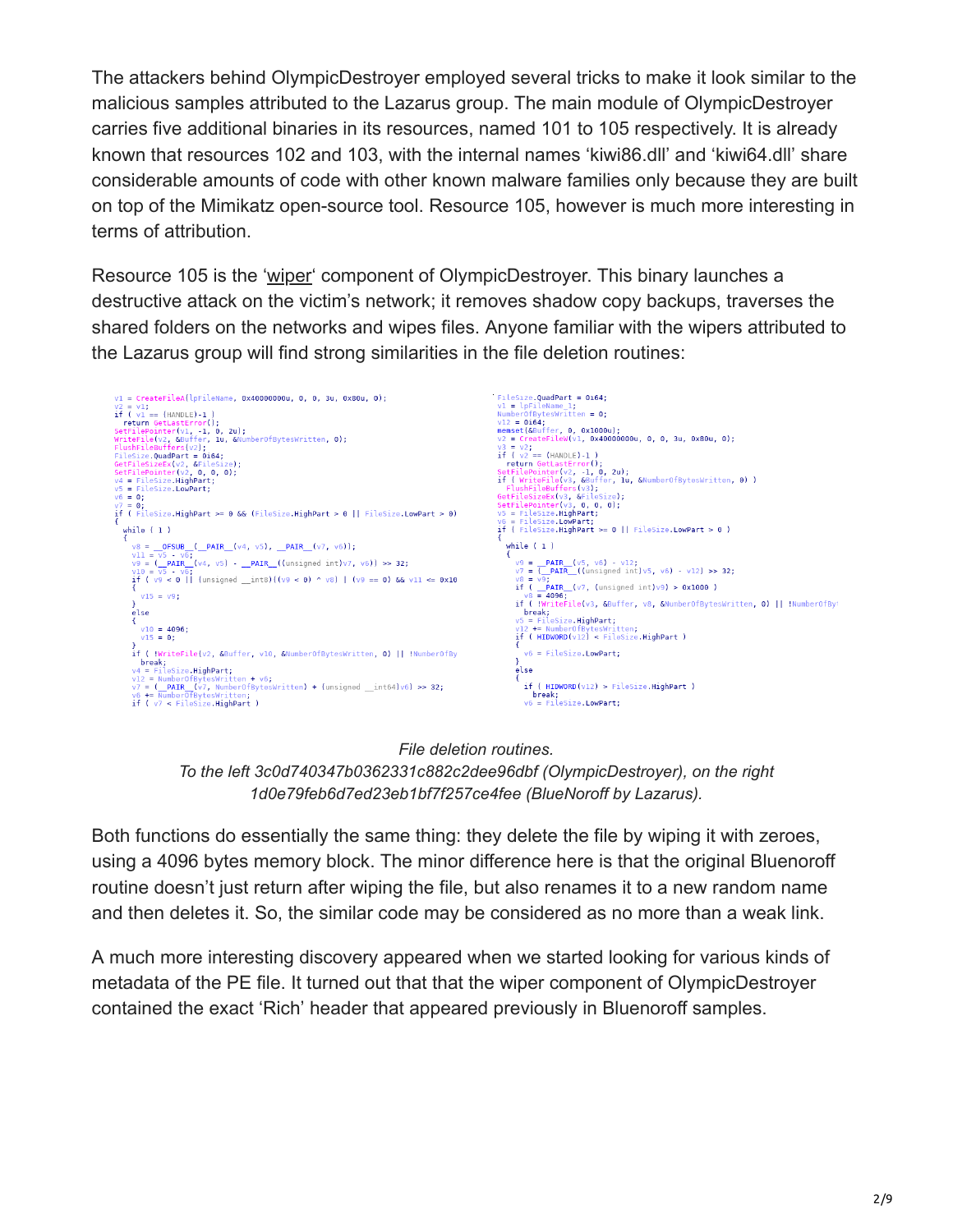|                | Θ |    | 9000 |                         |  |  |    |    |    |  |                         |  | 3c0d740347b0362331c882c2dee96dbf -              |
|----------------|---|----|------|-------------------------|--|--|----|----|----|--|-------------------------|--|-------------------------------------------------|
| 0              |   |    |      | 4d 5a 90 00 03 00 00 00 |  |  |    |    |    |  | 04 00 00 00 ff ff 00 00 |  | MZ.                                             |
| 10             |   |    |      | b8 00 00 00 00 00 00 00 |  |  |    | 40 |    |  | 00 00 00 00 00 00 00    |  | . @.                                            |
| 20             |   |    |      | 00 00 00 00 00 00 00 00 |  |  |    | 00 | 00 |  | 00 00 00 00 00 00       |  | .                                               |
| 30             |   | 00 |      | 00 00 00 00 00 00 00    |  |  |    | 00 |    |  | 00 00 00 e8 00 00 00    |  | .                                               |
| 40             |   |    |      | 0e lf ba 0e 00 b4 09 cd |  |  |    | 21 |    |  | b8 01 4c cd 21 54 68    |  | . ! L . ! Th                                    |
| 50             |   |    |      | 69 73 20 70 72 6f 67 72 |  |  |    | 61 |    |  | 6d 20 63 61 6e 6e 6f    |  | is program canno                                |
| 60             |   |    |      | 74 20 62 65 20 72 75 6e |  |  |    |    |    |  | 20 69 6e 20 44 4f 53 20 |  | t be run in DOS                                 |
| 70             |   |    |      | 6d 6f 64 65 2e 0d 0d 0a |  |  |    |    |    |  | 24 00 00 00 00 00 00 00 |  | mode\$                                          |
| 80             |   |    |      | d3 le 27 79 97 7f 49 2a |  |  |    | 97 |    |  | 7f 49 2a 97 7f 49 2a    |  | $\ldots$ 'y $\ldots$ I* $\ldots$ I* $\ldots$ I* |
| 90             |   |    |      | ec 63 45 2a 96 7f 49 2a |  |  |    | f8 |    |  | 60 43 2a 9c 7f 49 2a    |  | .cE*I*.`C*I*                                    |
| A0             |   |    |      | 14 63 47 2a 92 7f 49 2a |  |  |    | f8 |    |  | 60 4d 2a 93 7f 49 2a    |  | .cG*I*.`M*I*                                    |
| B0             |   |    |      | 54 70 14 2a 90 7f 49 2a |  |  |    |    |    |  | 97 7f 48 2a da 7f 49 2a |  | $Tp.*I*.H*.I*.$                                 |
| C0             |   |    |      | al 59 42 2a 94 7f 49 2a |  |  |    |    |    |  | 52 69 63 68 97 7f 49 2a |  | .YB*I*RichI*                                    |
| D <sub>0</sub> |   |    |      | 00 00 00 00 00 00 00 00 |  |  |    | 00 |    |  | 00 00 00 00 00 00 00    |  | .                                               |
| E0             |   |    |      | 00 00 00 00 00 00 00 00 |  |  |    |    |    |  | 50 45 00 00 4c 01 05 00 |  | . PE L                                          |
|                |   |    |      |                         |  |  |    |    |    |  |                         |  |                                                 |
|                | Θ |    | 4000 |                         |  |  |    |    |    |  |                         |  | 5d0ffbc8389f27b0649696f0ef5b3cfe =              |
| 0              |   |    |      | 4d 5a 90 00 03 00 00 00 |  |  |    |    |    |  | 04 00 00 00 ff ff 00 00 |  | MZ.                                             |
| 10             |   |    |      | b8 00 00 00 00 00 00 00 |  |  |    | 40 |    |  | 00 00 00 00 00 00 00    |  | . @.                                            |
| 20             |   |    |      | 00 00 00 00 00 00 00 00 |  |  |    | 00 | 00 |  | 00 00 00 00 00 00       |  | .                                               |
| 30             |   |    |      | 00 00 00 00 00 00 00 00 |  |  |    | 00 |    |  | 00 00 00 e8 00 00 00    |  | .                                               |
| 40             |   |    |      | 0e lf ba 0e 00 b4 09 cd |  |  |    | 21 |    |  | b8 01 4c cd 21 54 68    |  | . ! L . ! Th                                    |
| 50             |   |    |      | 69 73 20 70 72 6f 67 72 |  |  |    | 61 |    |  | 6d 20 63 61 6e 6e 6f    |  | is program canno                                |
| 60             |   |    |      | 74 20 62 65 20 72 75 6e |  |  |    | 20 |    |  | 69 6e 20 44 4f 53 20    |  | t be run in DOS                                 |
| 70             |   |    |      | 6d 6f 64 65 2e 0d 0d 0a |  |  |    |    |    |  | 24 00 00 00 00 00 00 00 |  | mode\$                                          |
| 80             |   |    |      | d3 le 27 79 97 7f 49 2a |  |  |    |    |    |  | 97 7f 49 2a 97 7f 49 2a |  | 'yI*I*I*                                        |
| 90             |   |    |      | ec 63 45 2a 96 7f 49 2a |  |  |    |    |    |  | f8 60 43 2a 9c 7f 49 2a |  | .cE*I*.`C*I*                                    |
| A0             |   |    |      | 14 63 47 2a 92 7f 49 2a |  |  |    | f8 |    |  | 60 4d 2a 93 7f 49 2a    |  | .cG*I*.`M*I*                                    |
| B0             |   |    |      | 54 70 14 2a 90 7f 49 2a |  |  |    | 97 |    |  | 7f 48 2a da 7f 49 2a    |  | $Tp.*. . I*. . H*. . I*$                        |
| C0             |   |    |      | al 59 42 2a 94 7f 49 2a |  |  |    |    |    |  | 52 69 63 68 97 7f 49 2a |  | .YB*I*RichI*                                    |
| D <sub>0</sub> |   |    |      | 00 00 00 00 00 00 00    |  |  | 00 | 00 |    |  | 00 00 00 00 00 00 00    |  | .                                               |

*MZ DOS and Rich headers of both files (3c0d740347b0362331c882c2dee96dbf – OlympicDestroyer, 5d0ffbc8389f27b0649696f0ef5b3cfe – BlueNoroff) are exactly the same.*

This provided us with an interesting clue: if files from both the OlympicDestroyer and Bluenoroff families shared the same Rich header it meant that they were built using the same environment and, having already found some similarities in the code, this could have meant that there is a real link between them. To test this theory, we needed to investigate the contents of the Rich header.

The Rich header is an undocumented structure that appears in most of the PE files generated with the 'LINK.EXE' tool by Microsoft. Effectively, any binary built using the standard Microsoft Visual Studio toolset contains this header. There is no official documentation describing this structure, but there is enough public information that can be found on the internet, and there is also the LINK.EXE itself that can be reverse engineered. So, what is a Rich header?

A Rich header is a structure that is written right after the MZ DOS header. It consists of pairs of 4-byte integers. It starts with the magic value, 'DanS' and ends with a 'Rich' followed by a checksum. And it is also encrypted using a simple XOR operation using the checksum as the key. The data between the magic values encodes the 'bill of materials' that were collected by the linker to produce the binary.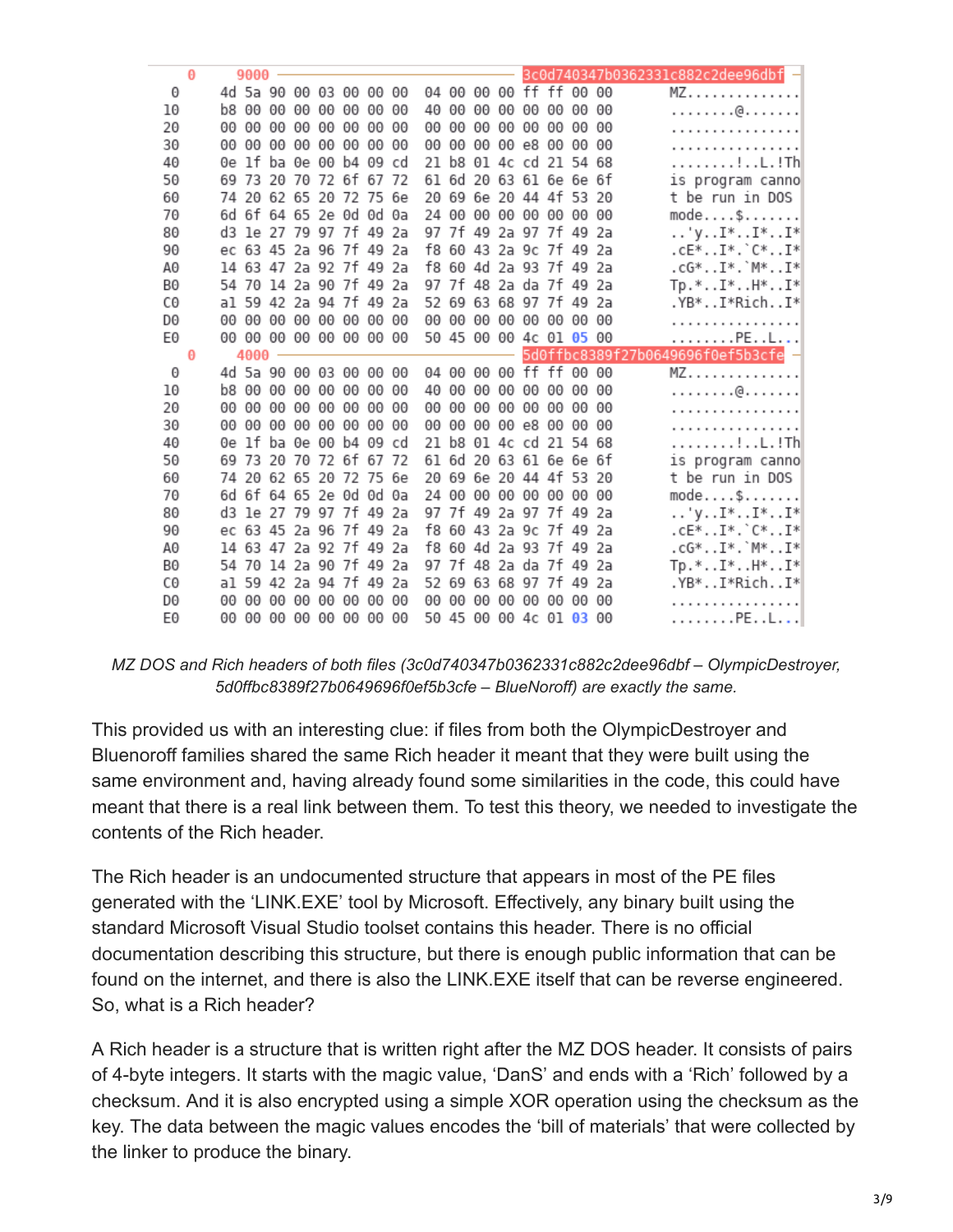| Offset | First value            | Second value       | <b>Description</b>          |
|--------|------------------------|--------------------|-----------------------------|
| 00     | 44 61 6E 53 ("DanS")   | 00 00 00 00        | Beginning of the header     |
| 08     | 00 00 00 00            | 00 00 00 00        | <b>Empty record</b>         |
| 10     | Tool id, build version | Number of items    | Bill of materials record #1 |
| .      |                        |                    |                             |
|        | 52 69 63 68 "Rich"     | Checksum / XOR key | End of the header           |

The first value of each record is a tool identifier: the unique number of the tool ('C++ compiler', 'C compiler', 'resource compiler', 'MASM', etc.), a Visual Studio specific, and the lowest 16 bits of the build number of the tool. The second value is a little-endian integer that is a number of items that were produced by the tool. For example, if the application consists of three source C++ files, there will be a record with a tool id corresponding to the C++ compiler, and the item count will be exactly '3'.

The Rich header in OlympicDestroyer's wiper component can be decoded as follows:

| 1             | Raw data                               | Type Count | Produced by             |
|---------------|----------------------------------------|------------|-------------------------|
| $\mathcal{P}$ | ====================================== |            |                         |
|               | 3 000C 1C7B 00000001 oldnames          |            | 1 12 build 7291         |
|               | 4 000A 1F6F 0000000B cobj              |            | 11 VC 6 (build 8047)    |
|               | 5 000E 1C83 00000005 masm613           |            | 5 MASM 6 (build 7299)   |
| 6.            | 0004 1F6F 00000004 stdlibdll           |            | 4 VC 6 (build 8047)     |
| $7^{\circ}$   | 005D 0FC3 00000007 sdk/imp             |            | 7 VC 2003 (build 4035)  |
| 8             | 0001 0000 0000004D imports             |            | imports (build 0)<br>77 |
| 9             | 000B 2636 00000003 c++obj              |            | 3 VC 6 (build 9782)     |

It is a typical example of a header for a binary created with Visual Studio 6. The 'masm613' items were most likely taken from the standard runtime library, while the items marked as 'VC 2003' correspond to libraries imported from a newer Windows SDK – the code uses some Windows API functions that were missing at the time VC 6 was released. So, basically it looks like a C++ application having three source code files and using a slightly newer SDK to link the Windows APIs. The description perfectly matches the contents of the Bluenoroff sample that has the same Rich header (i.e. 5d0ffbc8389f27b0649696f0ef5b3cfe).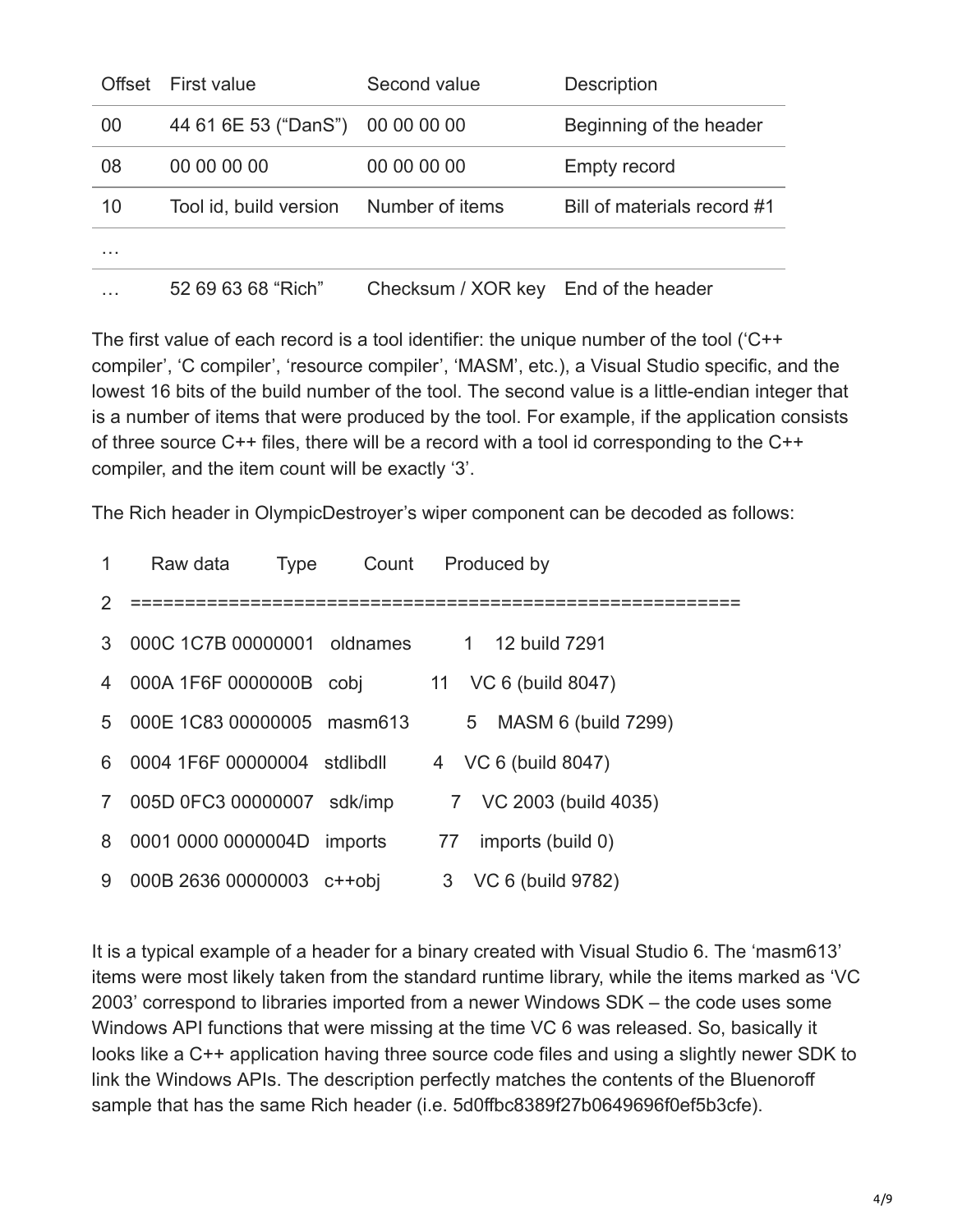We get very different results when trying to check the validity of the Rich header's entries against the actual contents of OlympicDestroyer wiper's component. Even a quick visual inspection of the file shows something very unusual for a file created with Visual Studio 6: references to 'mscoree.dll' that did not exist at the time.



*References to "mscoree.dll" and error messages typical for the MSVC libraries*

After some experimentation and careful comparison of binaries generated by different versions of Visual Studio, we can name the actual version of Studio that was used: it is Visual Studio 2010 (MSVC 10). Our best proof is the code of the tmainCRTStartup function that is only produced with the runtime library of MSVC 10 (DLL runtime) using default optimizations.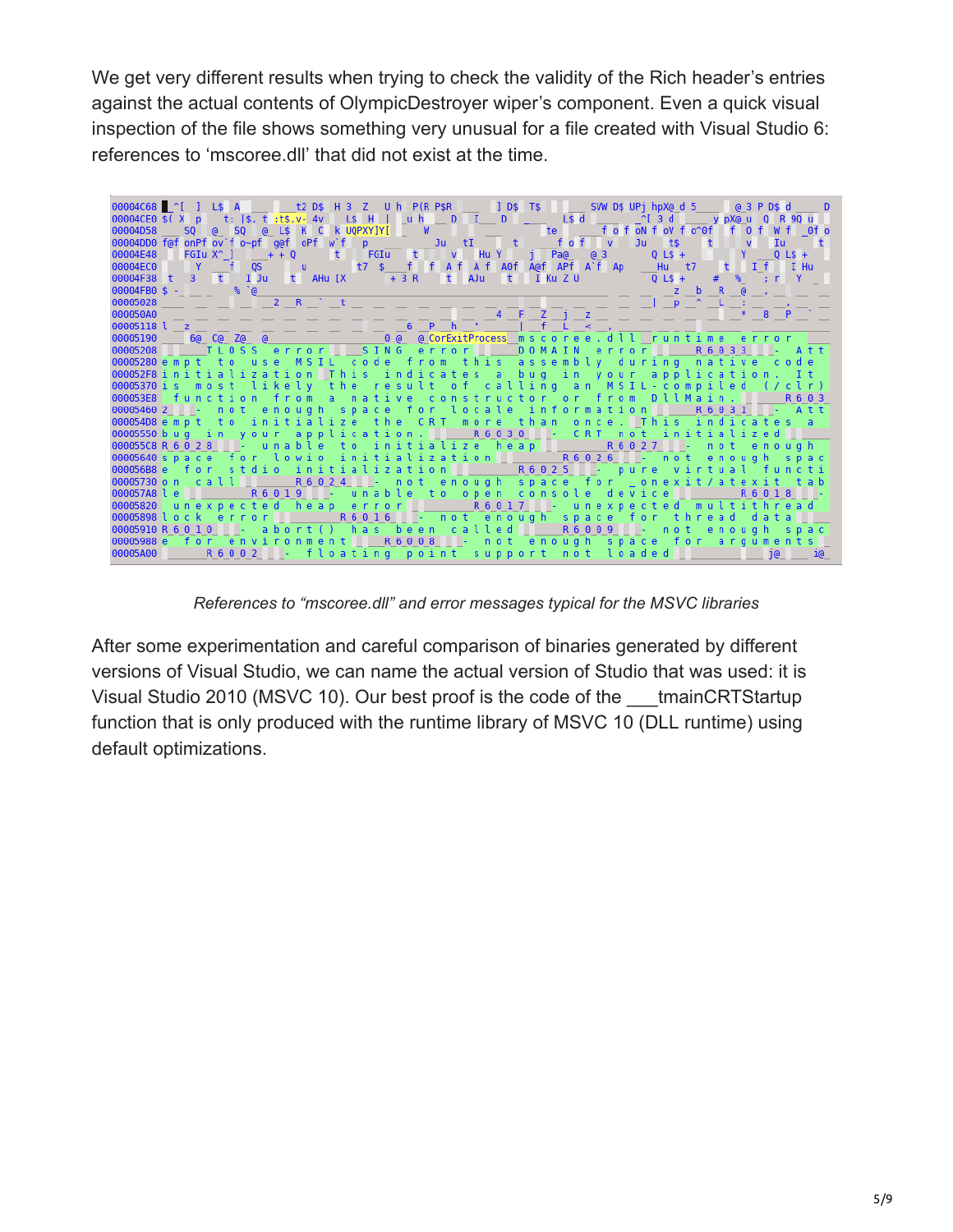00401822 tmainCRTStartup proc near ; CODE XREF: start+511 00401822 StartupInfo = STARTUPINFOW ptr -68h  $=$   $\overline{d}$ word ptr -24h 00401822  $var_24$  $var_2$ 20 00401822  $=$  dword  $ptr - 20h$  $var_1$ C  $=$  dword  $ptr -1ch$ 00401822 00401822 = CPPEH\_RECORD ptr -18h ms\_exc 00401822 6A 58 58h push 00401824 68 A0+ push offset stru\_407BA0 00401829 E8 52+ call SEH prolog4 0040182E 8D 45+ eax, [ebp+StartupInfo] lea 00401831 50 ; lpStartupInfo push eax 00401832 FF 15+ call ds:GetStartupInfoW 00401838 33 F6 xor esi, esi dword 40A8BC, esi 0040183A 39 35+  $cmp$ 00401840 75 OB short loc 40184D  $j$ nz 00401842 56 push ; HeapInformationLength esi 00401843 56 push esi ; HeapInformation ; HeapInformationClass 00401844 6A 01 push  $\mathbf{1}$ 00401846 56 ; HeapHandle push esi 00401847 FF 15+ call ds:HeapSetInformation loc\_40184D: 0040184D ; CODE XREF: tmainCRTStartu 0040184D B8 4D+ eax, 5A4Dh mov 00401852 66 39+  $cmp$ ds:400000h, ax 00401859 74 05 short loc\_401860 J Z loc\_40185B: 0040185B CODE XREF: \_\_\_tmainCRTStartu 0040185B 89 75+ mov [ebp+var\_1C], esi 0040185E EB 36 short loc\_401896 jmp 00401860 90401860 loc 401860: ; CODE XREF: \_\_\_tmainCRTStartu 00401860 Al 3C+ mov eax, ds:40003Ch dword ptr [eax+400000h], 4550h 00401865 81 B8+  $cmp$ short loc\_40185B 0040186F 75 EA jnz 00401871 B9 0B+ ecx, 10Bh mov 00401876 66 39+  $[$ eax+400018h],  $cx$  $cmp$ 0040187D 75 DC short loc\_40185B jnz dword ptr [eax+400074h], 0Eh 0040187F 83 B8+  $cmp$ short loc\_40185B 00401886 76 D3 ]be 00401888 33 C9 ecx, ecx xor 0040188A 39 B0+ [eax+4000E8h], esi cmp 00401890 OF 95+ setnz cl

*Beginning of the disassembly of the \_\_\_tmainCRTStartup function of the OlympicDestroyer's wiper component, 3c0d740347b0362331c882c2dee96dbf*

It is not possible that the binary was produced with a standard linker and was built using the MSVC 2010 runtime, having the 2010's startup code invoking the WinMain function and at the same time did not have any Rich records referring to VC/VC++ 2010. At the same time, it could not have the same number of Rich records for the VC6 code that is missing from the binary!

A binary produced with Visual Studio 2010 and built from the same code (decompiled), having the same startup code and almost identical to the wiper's sample will have a Rich header that is totally different: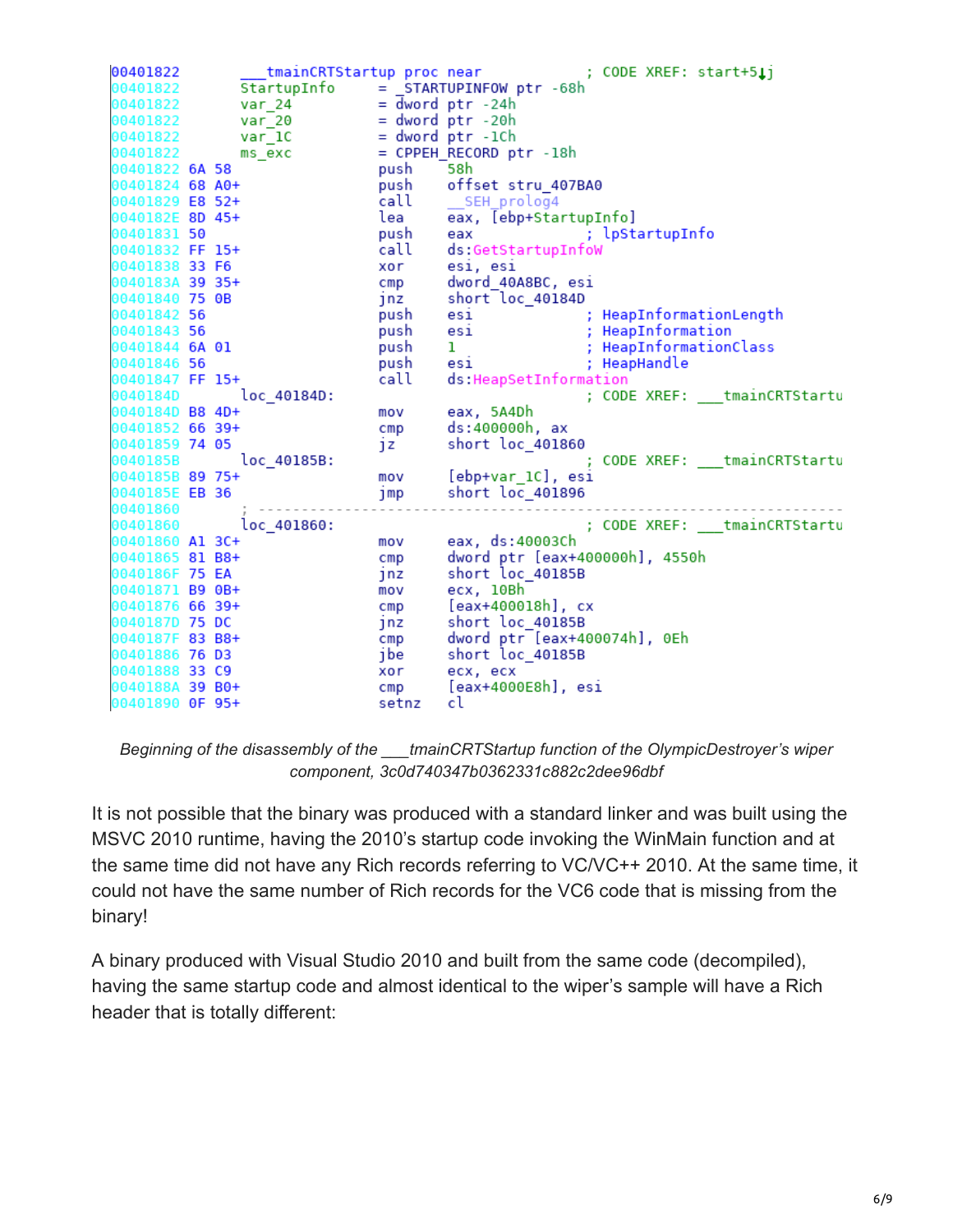| 1              | Raw data                  | <b>Type</b> | Count | Produced by                |
|----------------|---------------------------|-------------|-------|----------------------------|
| $\mathcal{P}$  |                           |             |       |                            |
| 3              | 009E 9D1B 00000008 masm10 |             |       | VC 2010 (build 40219)<br>8 |
| 4              | 0093 7809 0000000B        | sdk/imp     | 11    | VC 2008 (build 30729)      |
| 5              | 0001 0000 00000063        | imports     | 99    | imports (build 0)          |
| 6              | 00AA 9D1B 0000003A cobj   |             | 58    | VC 2010 (build 40219)      |
| $\overline{7}$ | 00AB 9D1B 0000000E c++obj |             |       | 14 VC 2010 (build 40219)   |
| 8              | 009D 9D1B 00000001        | linker      |       | 157 build 40219            |

The only reasonable conclusion that can be made is that the Rich header in the wiper was deliberately copied from the Bluenoroff samples; it is a fake and has no connection with the contents of the binary. It is not possible to completely understand the motives of this action, but we know for sure that the creators of OlympicDestroyer intentionally modified their product to resemble the Bluenoroff samples produced by the Lazarus group.

## **The forgotten sample**

During the course of our investigation, we came across a sample that further consolidates the theory of the Rich header false flag from Lazarus.

The sample, 64aa21201bfd88d521fe90d44c7b5dba was uploaded to a multi-scanner service from France on 2018-02-09 13:46:23, as 'olymp.exe'. This is a version of the wiper malware described above, with several important changes:

- The 60 minutes delay before shutdown was removed
- Compilation timestamp is **2018-02-09 10:42:19**
- The Rich header appears legit

The removal of the 60 minutes' delay indicates the attackers were probably in a rush and didn't want to wait before shutting down the systems. Also, if true, the compilation timestamp **2018-02-09 10:42:19** puts it right after the attack on the Pyeonchang hotels, which took place at around 9:00 a.m. GMT. This suggests the attackers compiled this 'special' sample after the wiping attack against the hotels and, likely as a result of their hurry, forgot to fake the Rich header.

## **Conclusion**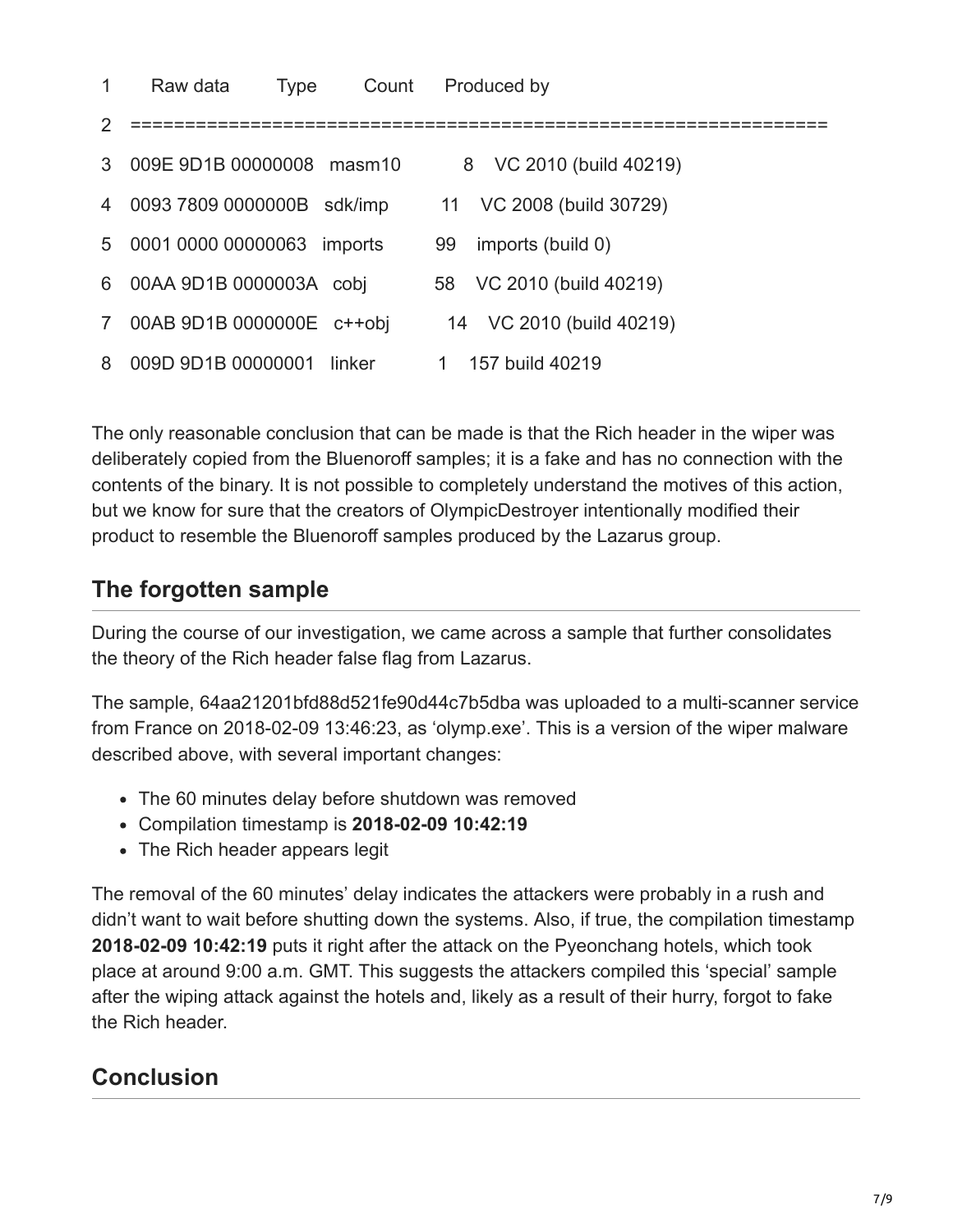The existence of the fake Rich header from Lazarus samples in the new OlympicDestroyer samples indicates an intricate false flag operation designed to attribute this attack to the Lazarus group. The attackers' knowledge of the Rich header is complemented by their gamble that a security researcher would discover it and use it for attribution. Although we discovered this overlap on February 13<sup>th</sup>, it seemed too good to be true. On the contrary, it felt like a false flag from the beginning, which is why we refrained from making any connections with previous operations or threat actors. This newly published research consolidates the theory that blaming the Lazarus group for the attack was parts of the attackers' strategy.

We would like to ask **other researchers around the world to join us in investigating these false flags and attempt to discover more facts** about the origin of OlympicDestroyer.

If you would like to read more about Rich header, we can recommend a nice presentation on this from George Webster and Julian Kirsch or Technical University of Munich: https://infocon.hackingand.coffee/Hacktivity/Hacktivity%202016/Presentations/George\_Websterand-Julian-Kirsch.pdf.

## **IOCs:**

3c0d740347b0362331c882c2dee96dbf – wiper with the fake Lazarus Rich header 64aa21201bfd88d521fe90d44c7b5dba – wiper the original Rich header and no delay before shutdown

- [APT](https://securelist.com/tag/apt/)
- [Backdoor](https://securelist.com/tag/backdoor/)
- [Malware Descriptions](https://securelist.com/tag/malware-descriptions/)
- [Olympic Destroyer](https://securelist.com/tag/olympic-destroyer/)
- [Spear phishing](https://securelist.com/tag/spear-phishing/)
- [Vulnerabilities and exploits](https://securelist.com/tag/vulnerabilities-and-exploits/)
- [Wiper](https://securelist.com/tag/wiper/)
- [Worm](https://securelist.com/tag/worm/)

Authors

Expert **[GReAT](https://securelist.com/author/great/)** 

The devil's in the Rich header